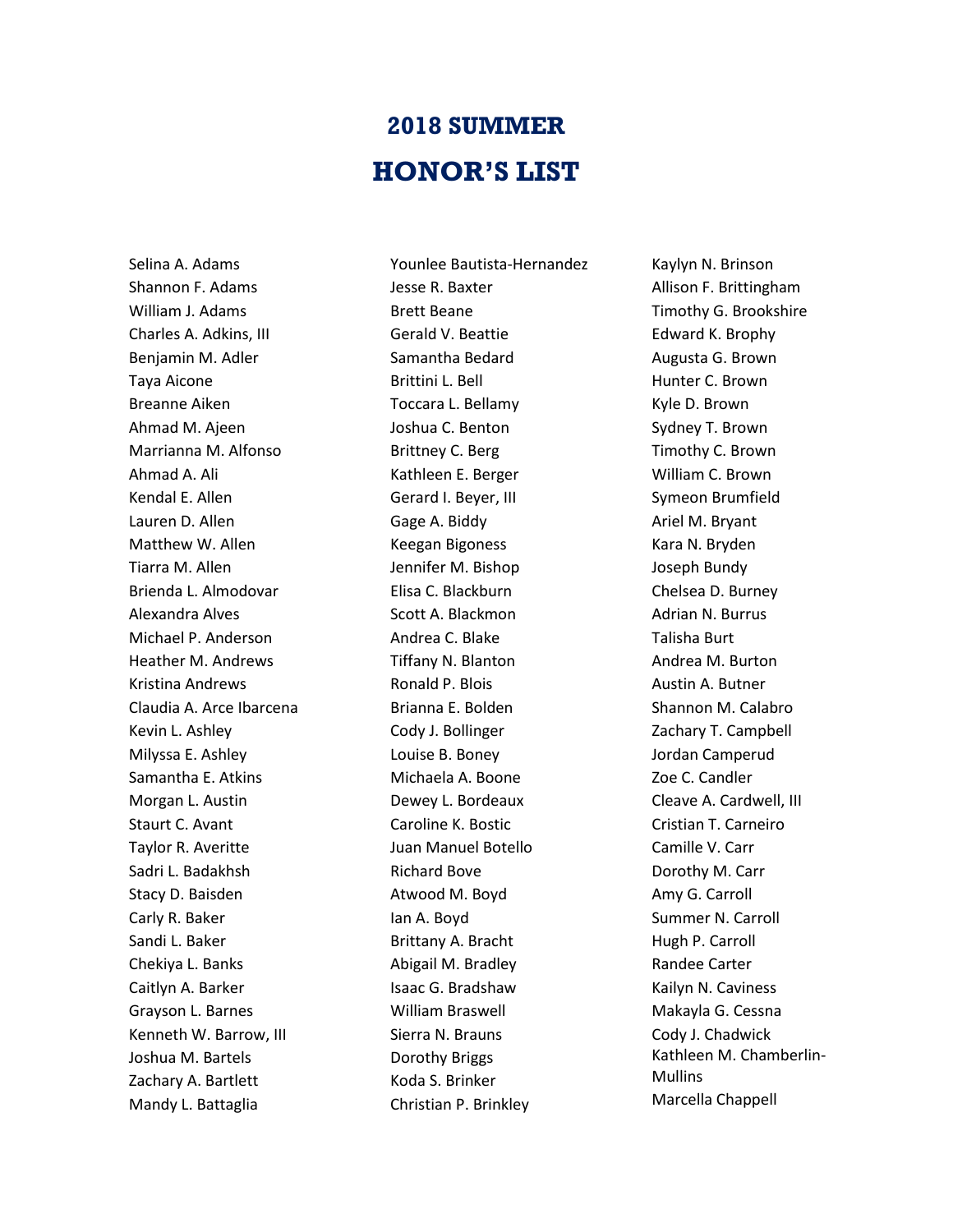Stephanie L. Chase Grace L. Cheek Karson M. Chern Amanda Z. Childers Sheena Christy Giorgina K. Ciliselli Gracen E. Clark Taylor B. Clark Peyton Clark Telisa Claudio Jeri L. Cochran Robyn F. Collins Elizabeth J. Conklin Jenny Conklin Mary R. Conley Smith Jack R. Connolly Danielle F. Cook Isabel Cooper Raime C. Cooper Rebecca L. Cooper Joshua Correllus Hannah A. Cotton Charmaine D. Cox Christopher J. Craft Samuel Craig Aaron Y. Cramer Leah O. Cramer Amber N. Creech Kathryn P. Cruse Robert B. Cruse, Jr. Melissa L. Cruz Bridgett M. Cruz-Aguilar Itzel Cuevas Kirstin L. Cummings Christian S. Cunningham Skyler E. Curran Maxwell D. Dabney Russell A. Daggett Ashleigh J. Dail Kaitlyn E. Dail Justin L. Dalton Elizabeth A. Darlington Rachel R. Davis

Hannah M. Davis Abigail L. Dawson James N. Dawson, III Allison Deacon Mikayla P. Dean Tim A. Deans Maiah A. Deese Alexander M. Degrassi Steven J. Demetrious Ralph Denhartog Marley S. Dennis Matthew C. Denyes Cory E. Devine Latanya R. Diedrick James H. Diep Maverick S. Doane Toni M. Doggette Danelle A. Doney William R. Donnalley Emily G. Donnelly Sarah Dremann Kayla A. Drose Mary K. Dudley Catherine M. Durando Chelsea J. Durnen Gianna N. Dutton David J. Dyer Michael S. Earp Zachary M. Eason Ryan J. Eavenson Michael E. Edge Tonia D. Edwards Jamie R. Edwards Cassie N. Eldridge Devin P. Eldridge Elizabeth L. Elliott Carol E. Emory Asiyat Erkenova Madison A. Ervin Gilary O. Espinoza Andrade Nicholas M. Evers Julianne K. Fair McKinley B. Faircloth

Deniell M. Faison Jason R. Farber Kylie Fasking Bonnie R. Fawcett Oscar M. Fawcett Gustavo D. Ferreira Marisa R. Fields Amanda M. Fierstein Richard C. Fisher Brian Fleer Rachel Fleshman Banks Foreman Timothy Foresman Daniel G. Fortunato Frank V. Fortunato Joseph R. Frost Olivia R. Fuelling Austin M. Fuller Devon M. Fuller Hunter O. Gainey Nicholas S. Galluzzi Michael R. Gans Cartelina M. Garcia Griselda Garcia Jose G. Garcia Amber D. Garren Casey J. Garvey Rubicelia Gasca Amy L. Gasparro Lauren E. Gasque Hunter M. Gaylord Kimberly Gazca Steven A. Gibbs Justin D. Gill Cameron O. Gillespie Derek S. Girardot Christopher D. Giuliani Anna H. Godesky Rosa E. Godwin Eric P. Goehringer Breaunna Goff Caitlynn V. Goff John C. Golder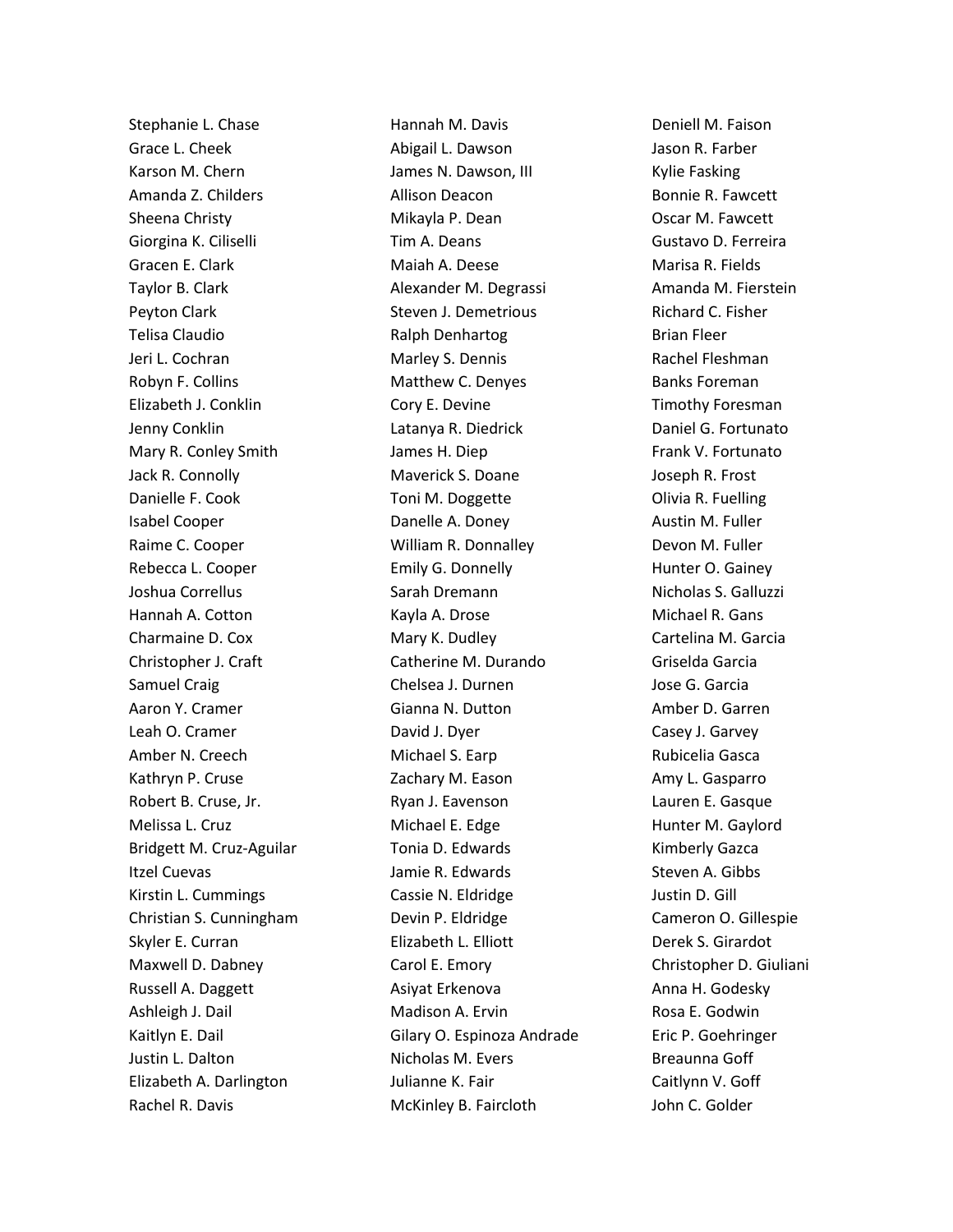Courtney A. Goldfarb Erica Gomez Murrieta Christina A. Gonzalez Allen S. Goodman Kristiana Gouverneur Austin T. Graham Zachery Graham Geena Grandinetti Jonathon R. Graves Hannah M. Greenleaf David Gresham Brian T. Gribben Alan D. Griffin Gabrielle B. Gritton Benjamin E. Grubbs, III Laura A. Gulsrud Kyle W. Gushman Lucas F. Gusmao Arelis Guzman Velazquez Kensley B. Hagan Stephen C. Hagewood Nicholas R. Hagley Jennifer L. Hales Caitlin A. Hall Jonathan A. Hall Andrew G. Hallock Devon M. Hamerski Lashauna D. Hansley Fisher J. Hardee Mark C. Hardy Michael S. Hargrove Scarlett M. Harrington Tres W. Harris Amanda Harron Deirdre W. Hartsfield Selina D. Harvey Haley E. Harwood Brandon M. Haste Savanah L. Haug Erin L. Hayden Laura N. Hayes Callie R. Heath Hunter D. Hegler

Conor C. Heilingoetter Gerard Helgestad Felicia N. Henderson Jason C. Henderson Laura A. Hendrick Amy Hendrick Taylor J. Henrichs Yadira Hernandez-Carbajal Shelby Herzog Kelsey L. Heston Breanne Heyl Madison Hicks Carly M. Higgins Jon C. Higgins Christine K. High Syldana A. Hill Fannie B. Hilton Anna M. Hinson Alexandra L. Hoffman Meredith B. Hoffman Megan N. Holbrook Jeffrey Holler Karson M. Hollingsworth Delmar C. Holmes Bethany M. Honeycutt Jacob T. Honeycutt Carson M. Hood Natalie C. Horner Kaylen Howard Hannah R. Hudson Ireland R. Hudson Marissa N. Hufham Travis M. Hunt Olivia M. Hunter Vannak Huot Zachary J. Hutchinson Flannery E. Hutko Eric Q. Huynh Katie J. Hyatt Rachel D. Hyatt Mary J. Jackson Reginald R. Jackson Madison Jacquot

Sheena M. James Alexandria Jefferson David M. Jefferson Cassie Jenks Margaret A. Jennings Neal C. Jernigan Jordan P. John Christina N. Johnson David F. Johnson Harrison J. Johnson Joseph A. Johnson Kayla A. Johnson Molly A. Johnson Tracy A. Johnson Stephanie L. Johnson Tew Gladelia Y. Jones Jacquette' S. Jones James M. Jones Lauren F. Jones Lindsay C. Jones Theresa C. Joseph Savanna D. Juman-Singh Hallie T. Kammerer Christopher Kane Anastasia Katris Caitlin M. Kaufman Madeline R. Kazantzis Raymond J. Kean Kaylee Keim Molly B. Kendrick Jonathan J. Kepcke April Kessler Hannah E. Key Michael Kianka Thomas E. Kimmel Aislinn M. King Christina R. King Colby W. King Dennis K. King Joshua P. King Taylor T. King Hannah S. Kinlaw Hope L. Kirkpatrick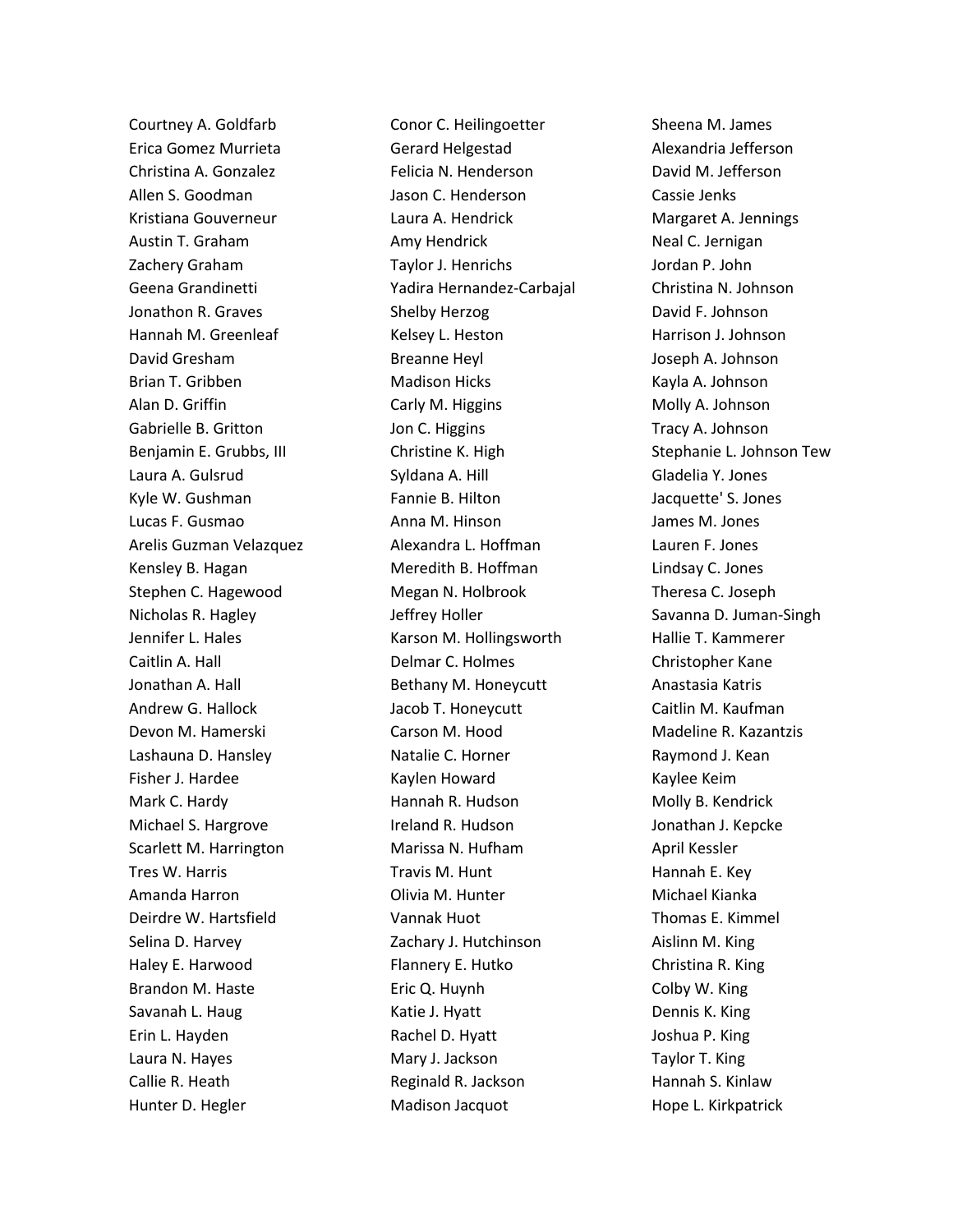Seth A. Kitts Jenna B. Klimek Katelyn A. Klinedinst Krystal M. Klutz Jaden M. Kopka Jaclyn L. Kostrzebski Stephen M. Krasuski Hunter J. Krupp Alexandra L. Kruse Justin J. Kucirek Hope R. Kuperus Amber E. Kurker Ronald P. Labrie Rebecca L. Laforest Natalie K. Lainez Mahogany C. Lamar Sarah E. Lambert Caden C. Lang Benjamin D. Larson Desiree M. Lawler Kathleen B. Lee Kathryn Lee Sandra R. Leitter Michael I. Lennon Emily A. Leonard Kristin Lewis Maia E. Lewis Whitney M. Lewis Kody J. Liberty Brooke J. Lichtenfels Stephen A. Lind Silas Lindsey Shawn P. Linton Holly L. Litchfield Payton L. Locke Tina V. Locklear Lena G. London Macy G. Long Alexandrea M. Lopez Yamitzy S. Lopez Yinuen S. Lopez Brooke A. Loven Connor A. Low

Eric R. Lowe Everette C. Lunsford Gefel I. Madrigal Hannah M. Mahon Aaron F. Mahoney Victoria B. Malpass Maria G. Mandujano Hannah G. Manning Robby D. Manning Jonathan T. Marino Peter A. Marotta Canty L. Marshall Madelyn Martelle Glenn M. Martin Megan C. Martin Alexis M. Martindale Perla J. Martinez Weston E. Martinez Caroline L. Massengill Richard D. Mathous Danielle Matthews Tyler L. Matthis Bennett G. May Cora B. Maynard Lindsay Maynard Patrick M. McAfee Brendan J. McArdle Molly T. McConnell Rebecca H. McDoniel Lindsey K. McDuffie Leah N. McGann Morgan A. McGhee John M. McKeithan Nicholas J. McLawhon Kenneth R. McMillan Sascha V. Medina Katherine L. Meinhold Erica E. Mena Evanne M. Mercer Mason D. Merriett Joshua H. Mewborn Brittany A. Meyer Cody J. Miess

Tyler D. Millard Rachel M. Miller Sarah L. Miller Molly A. Milliken Martina F. Mirabito Sarah A. Mitchell Cristian D. Molina Elizabeth J. Monds Oliver S. Mongeau Regina C. Mongo Karen E. Moody Amanda F. Moore Hunter J. Moore Keaira T. Moore Jade A. Morales Michelle B. Morgan Cullen G. Morgan Funmilayo M. Moronfoye Charles A. Morrison Andrea R. Morton Patrick A. Moye Nathan Moyer Mindy A. Mullen Alexandria D. Mullins Michelle L. Muns Julianna E. Murphy Katelin M. Murrill Victoria Musumeci Magen T. Naef Madelyne M. Nazelrod Robyn B. Neill Ashley N. Nelson Emily S. Nelson Rylea M. Nesmith Kodiak Nestor-Dowling Emily E. Newport Jordan D. Newton Nhi S. Ngo Raeann Niebel Corey A. Nixon Symone E. Nobles Terrence E. Nobles, III Mitchell R. Norman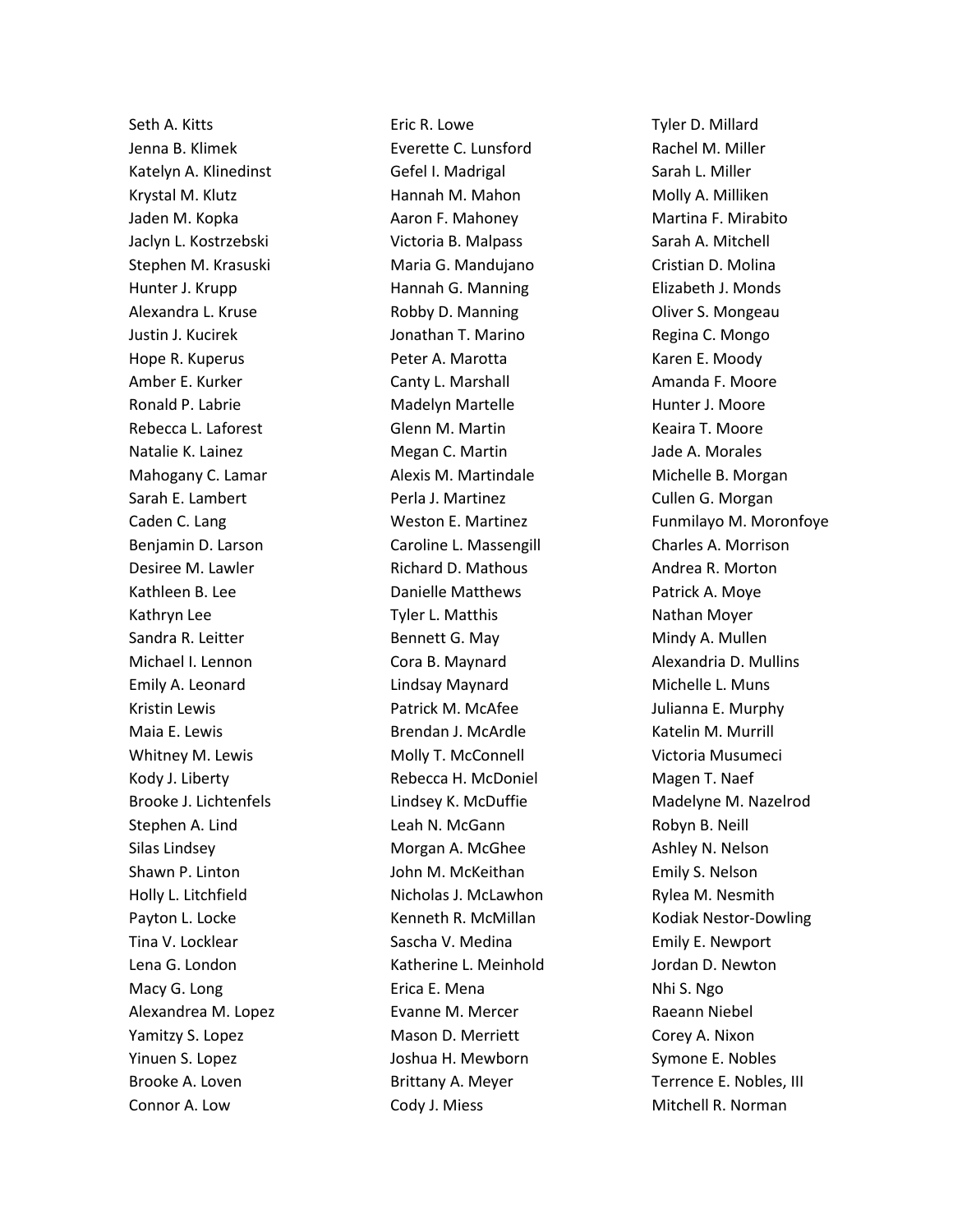Stephen J. North Shameka C. Northington Joseph P. O'Malley Anderson L. O'Neal Christian G. Oakes Jeanette Obelenus Nicole M. Obieglo Alexis L. Oldham Ndabo K. Olivier Karly C. Onoff Claudia Opper Ryan C. Orlando Joseph B. Pacheco Whitney A. Pacheco Nicholas W. Packard Rachael Pakulniewicz Amanda Pappas Bailey L. Parker Eric A. Parker Hannah L. Parker Ryann Y. Parker Elisha C. Parker Samantha R. Parsons James R. Patrick Lincoln H. Paulson Sarah D. Peeples Sarah Pellizzari Viviana G. Perez Carlos S. Perez Vicente Sean M. Perkins Keith T. Pfeifle Nijah M. Phillip Reece D. Phillips Brooke S. Piatak Tamara L. Pitz Emma Pleasants Bradfoard N. Plyler Amber L. Poole Greyson Pope Rachel J. Porter Casey B. Postema Magen L. Powers Cameron J. Pressley

Cynthia N. Pressley Jocelyn E. Price Natalie C. Pridemore Colby A. Pridgen Joanna C. Proctor Kaitlyn A. Proscia Stephen G. Pruitt Shelby L. Puricz Kelsie M. Puskas Marie Charlotte Quiambao Heriberto Ramirez Daisy J. Ramirez-Jarquin Ruby A. Ramirez-Perez Katherine F. Rasmussen Casey J. Ratcliff Robert B. Ratliff Jason A. Ratto Amber L. Ray Jameson G. Ray Zachariah R. Reaves Bryce Reed Blake A. Reese Matthew Z. Reeves Jamie C. Region Jeffery O. Register Jake C. Reiser Kayla Reney Harleigh R. Reynolds Nicholas B. Rhue Thomas P. Rich Lauren A. Ricks Matthew Ritch Carrington D. Ritter Matthew H. Rivenbark Nicholas A. Robb Joy D. Roberts Michael J. Roberts William K. Robertson Rachel C. Robinson Shanique A. Robinson Elliott T. Rodgers Samuel Rogers William D. Rogers

Anna J. Romspert Ashley R. Ronke Megan Roof Benjamin H. Rose Jonathan R. Rosenthal Jordan A. Rowland Raquel R. Royal Daniel C. Rusher Alexxander G. Rusmisell Joseph D. Sabetti Ryan P. Sage Annie K. Sahlie Benjamin L. Sahlie John M. Sakel Courtney G. Salgado Jonathan Sampson Juan D. Sanchez Ashley D. Sanger Laura P. Santiago Juan C. Santiago-Garcia Robert B. Sasser Cara Satoskar Megan R. Satterfield Scott Savarese Trevor T. Savidge Elizabeth B. Sawyer Ethan T. Saxton Danielle Schaller Bobbie-Jean L. Schambers Annalysa M. Schutte Kaylee R. Scoggins Sara Sealey Savannah E. Sears Mikayla L. Seivers Emma G. Shannon Joseph D. Sharp Donna J. Shaw Riley Shaw Serenity K. Shaw Nicholas N. Shepard Monica B. Sholar Sara O. Silika Lori B. Simme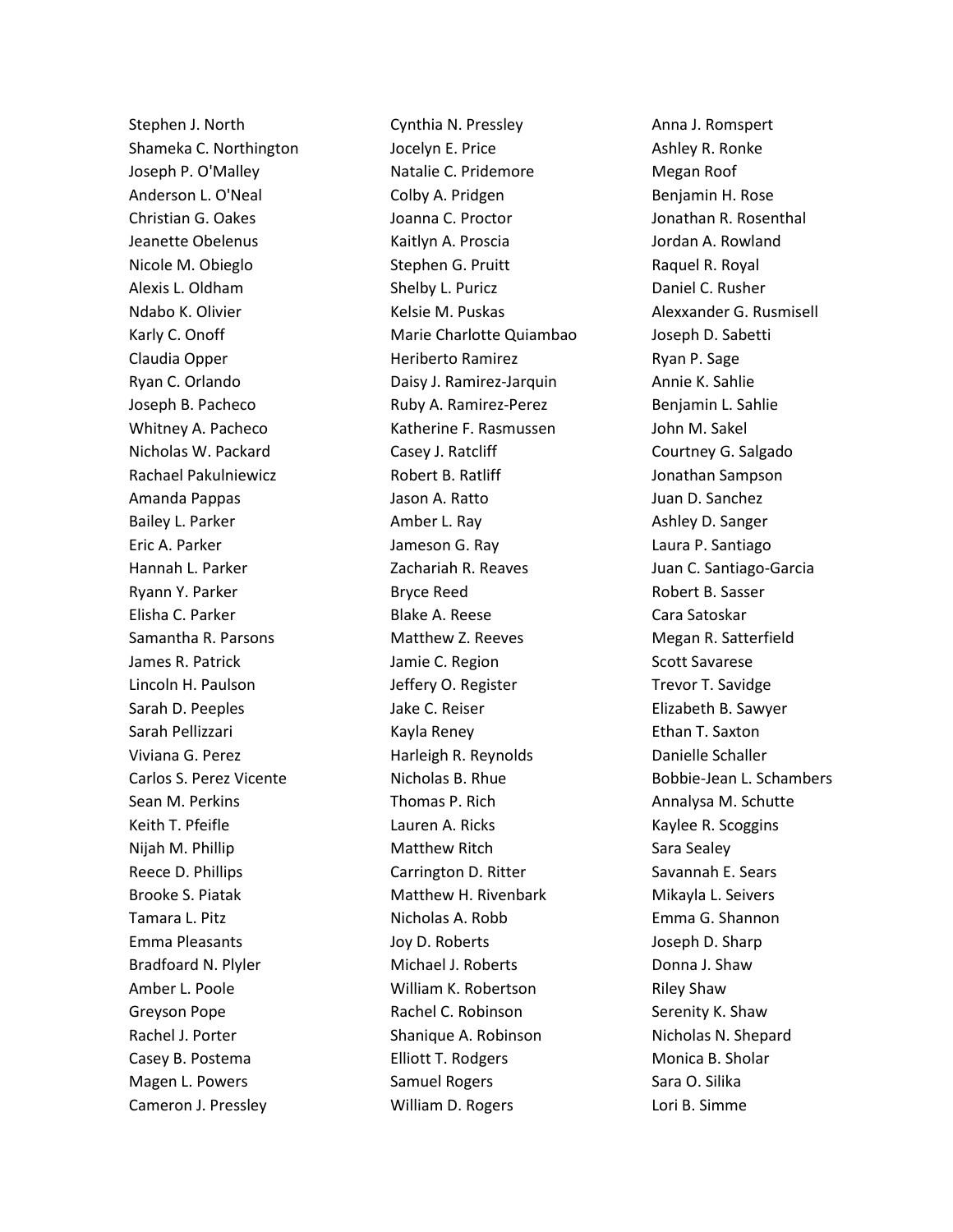Kristen C. Simmons Kameron Sitton Matthew A. Sloan Alyson M. Smith Gregory P. Smith Jack L. Smith Jesse C. Smith Kaley A. Smith Linda G. Smith Madison M. Smith Matthew P. Smith Sheri S. Smith Kristy W. Sneed Hannah M. Snow Madison J. Snyder Morgan Solomon John A. Speight Zachary M. St. Pierre Angela E. Stanley Heidi L. Stauffer McDonald Yana S. Steele Nash C. Stewart Sara K. Stimpson Jack W. Stoker Michael Stone Ashton P. Strickland Caroline J. Strickland Elizabeth A. Strickland Heather N. Strickland Kelly M. Strickland Steven K. Strouse Jason M. Swaim Andrew D. Swan Gracee J. Sweet Rachel R. Sweet Cletus C. Swinson, Jr. Jordan D. Swinson Jocelyn M. Sykes Amelia J. Teachey-Jackson Logan F. Tharpe Gracen M. Thaxter Taylor N. Theroux Brandi R. Thomas

Kathryn J. Thomas Mary J. Thomas Cameron Thompson Leah S. Thompson Talley Thompson Emma K. Tifft Benjamin R. Tillier William K. Todd Jared K. Tollerson Aliza R. Tomkoski Sarah A. Tompkins Tibor G. Toth Jake H. Trafton Ashley Trew Ava L. Trexler Alexandria A. Trifaro Jacqueline M. Trifoli Kaitlyn A. Trivette Hannah C. Trombley Parker T. Tuck Lauren R. Tyler Chelsea M. Ueltzen Amber L. Underwood Jimia L. Underwood Isaac D. Upchurch Julio E. Urena Garcia Brianna N. Vaiksnoras Asa E. Van Norman Emily M. Vancore Margaret Vanderford Caleb J. Vankirk Danielle N. Vara Johanna M. Varela Segovia Emily J. Vasquez Jordan M. Vasquez Lacey J. Vasquez Katherine Vaughan Valerie J. Verno Chase S. Verzaal Nicholas A. Vineis Anna G. Voelker Erica H. Vohwinkel John E. Volker

Shenita Y. Waddell-Daniels Hannah M. Wagner Brittany M. Walker Denisi M. Walker Kelsey E. Walker Stephen G. Wallin Becky Walter Jennifer M. Walz Kelly M. Ward Margaret L. Ward Samantha K. Ward India Ward Samantha T. Warwick Cameron W. Washburn Mi'chelle E. Washington Thelma R. Washington Gwynneth M. Waters Polly M. Watts Claudia I. Webb Zachary P. Weinstein Kevin M. Welch Stephanie M. Wells Olivia B. West Conor M. Wetzel Alex T. Wexler-Gutsin William L. Wharton Courtney L. Wheeler Josh R. Wheeler Christina M. Wheelock John White Leslie-Grace Whitehurst Mary K. Wickre Hannah Wiggs Spencer E. Wild John M. Wilkerson Brock R. Williams Calandria S. Williams Megan A. Williams Melissa J. Williams Terrence B. Williams Summer Williamson Laura B. Wilson Keturah M. Wilt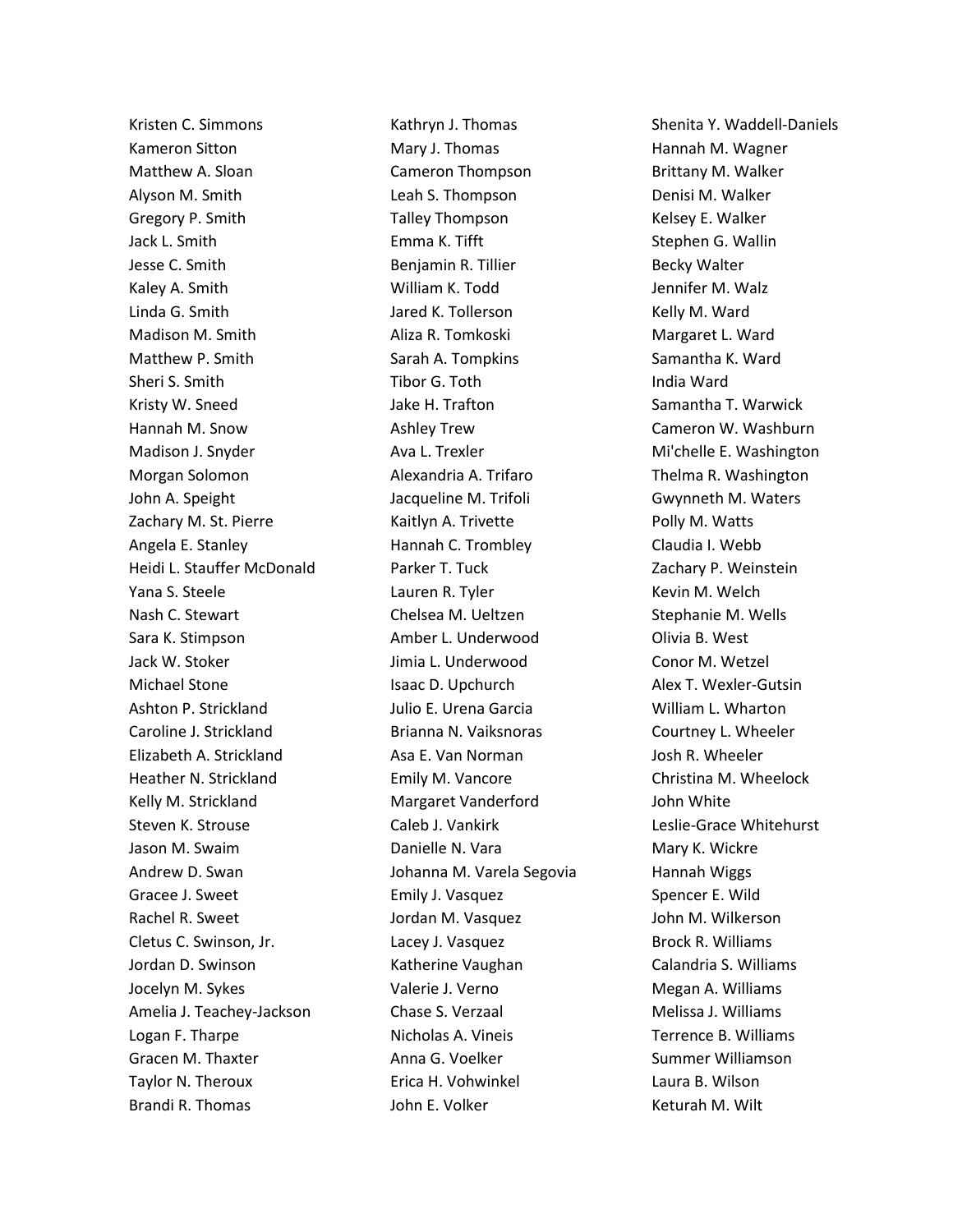Ciara G. Winders Thomas W. Winner Amie Wise Julien D. Wohlgemuth Elizabeth K. Wolbert Jody A. Wolf Ashley N. Wood Robin C. Wood Emily A. Woodard Margaret J. Woodcock Ivy S. Woods Meagen M. Wooten Aaron A. Wyatt Letitia Yarborough Carrie J. York Kendra I. York Haleigh A. Young Angelina M. Zambrano Mandy Zhang Jessie Zheng Sandy Zheng Leonardo Zirilli